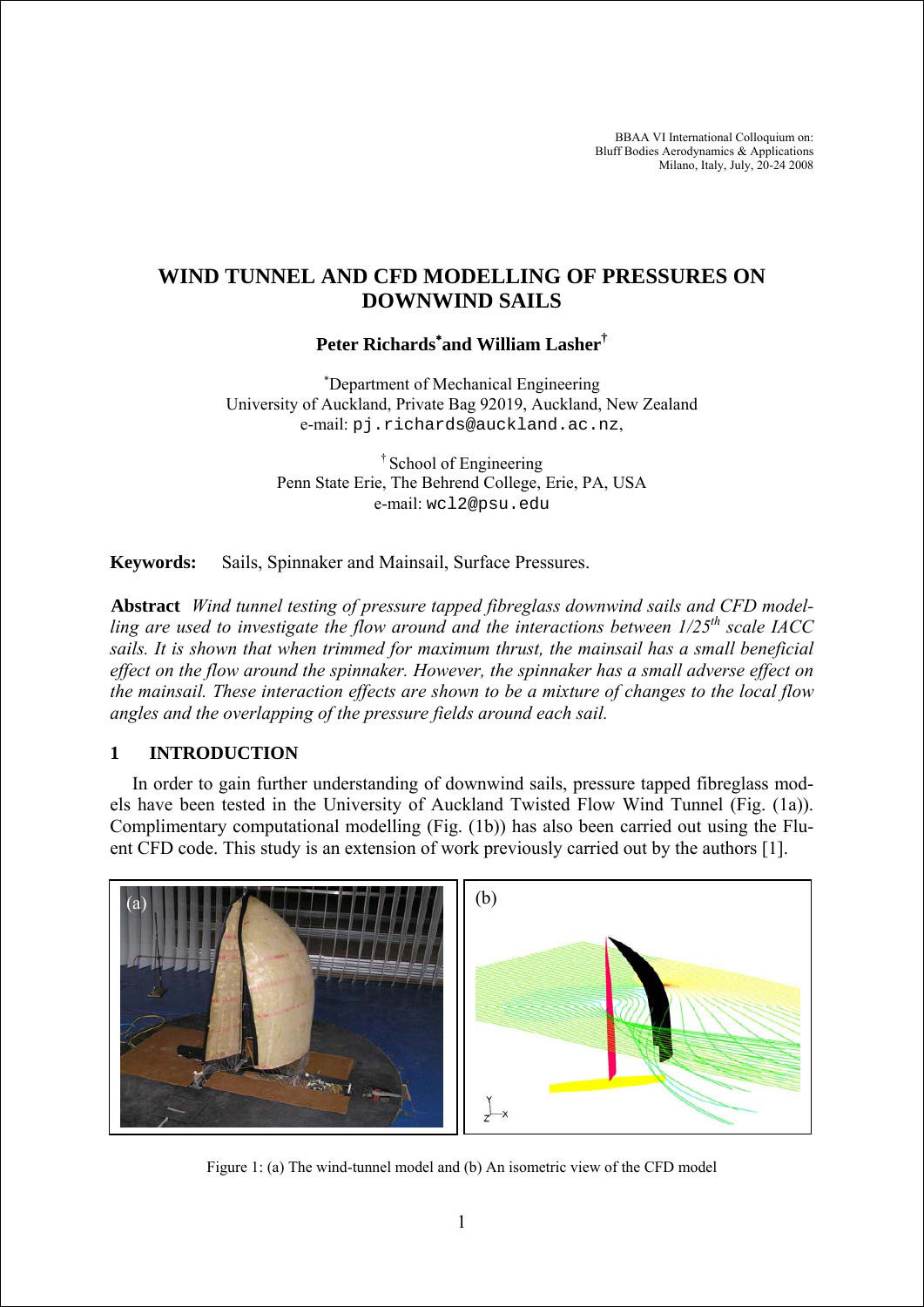

Figure 2: Tap locations on the wind tunnel sails (a) Spinnaker and (b) Mainsail

### **2 EXPERIMENTAL AND CFD METHODS**

1/25<sup>th</sup> scale models of generic International America's Cup Class (IACC) main and symmetric spinnaker sails have been modelled in the wind tunnel by constructing these from two thin fibreglass layers. The spinnaker had 47 pressure taps on each surface and the mainsail 30 taps on each surface, which were arranged as seven rows of taps across each sail, as illustrated in Fig. (2). In recent years America's Cup races have consisted of a simple series of windward and leeward legs, where the marks are placed such that the wind flows directly from the top mark to the bottom mark. This means that the sailors choose a direction which maximises the Velocity Made Good (VMG), which is the component of the boat velocity in the wind direction. When sailing into the wind this is achieved by sailing with a true wind angle of about 35°. When sailing downwind it is possible to head directly downwind, but in such cases the apparent wind, which is the wind speed minus the boat speed, is weak and so the driving force is low. In moderate winds it is better to sail at a true wind angle around 150-160° where the vector sum of the velocities creates a significantly larger apparent wind speed and hence thrust. The target velocity and twist profiles used in this study were based on an IACC yacht sailing at a true wind angle of 160° at a speed of 10.5 kts (5.25 m/s) in a true wind of 14 kts (7 m/s) at a reference height of 10m, which corresponds to a reference apparent wind angle of 120°. Fig. (3) shows a speed polar for a generic IACC yacht. In this figure the true wind is vertically down the page and the radial position of the various lines shows the speed that can be achieved when sailing in a particular direction with each true wind speed. The superimposed vectors represent the chosen reference condition where with 7 m/s of true wind (at the reference height of 10m) the downwind VMG is maximised (lowest point on the curve) with a true wind angle of 160°. The polar shows that under these conditions the boat speed is 5.25 m/s along the 160° radial. By adding the scaled true wind vector, the apparent wind vector can be constructed as

$$
\mathbf{V}_{\mathbf{A}} = \mathbf{V}_{\mathbf{T}} - \mathbf{V}_{\mathbf{B}} \tag{1}
$$

which is a vector with magnitude 2.75 m/s along the 40° radial, indicating an apparent wind direction of 120° relative to the direction the boat is sailing.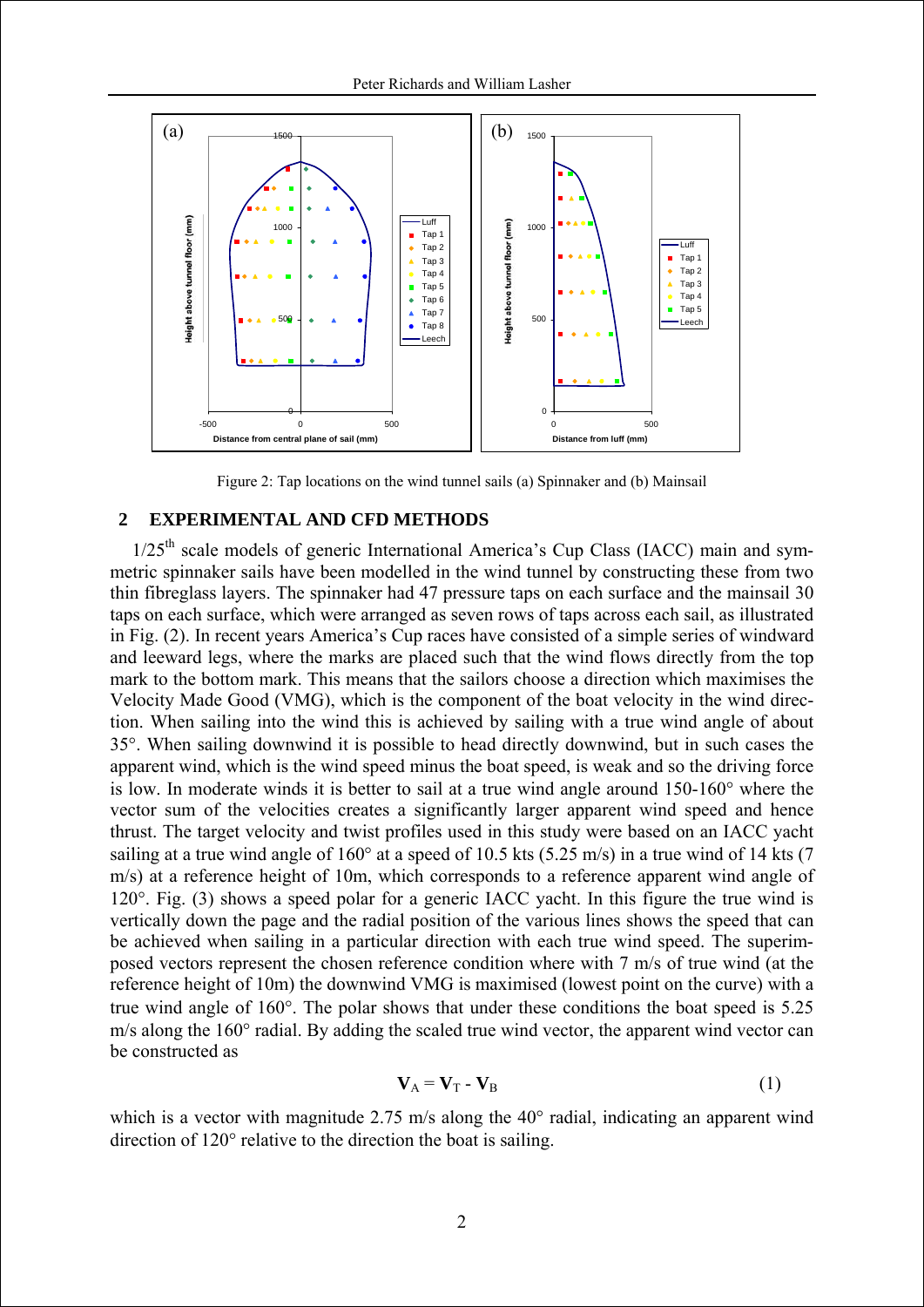

Figure 3: Speed polar for a generic IACC yacht

While the boat speed is the same for all heights on the sails, the true wind speed will vary with height in a manner that can be modelled by a logarithmic boundary layer given by:

$$
V_T = \frac{u_*}{\kappa} \ln \left( \frac{z}{z_0} \right) \tag{2}
$$

Where for flows over a water surface the true roughness length is governed by the wave height. Cook [2] gives the over water roughness length as:

$$
z_0 \approx 5x10^{-5} \frac{V_T^2}{g}
$$
 (3)

with  $V_T$  the true wind speed at a height of 10m. A true roughness length of 0.25 mm was therefore estimated to be appropriate for these conditions. In both the wind tunnel and the CFD modelling it is the apparent wind that is recreated and this varies in both magnitude and direction with height. Fig. (4) illustrates these vector additions at three heights.



Figure 4: Velocity triangle at three heights; (a) 3.5m, (b) 10m and (c) 33.9m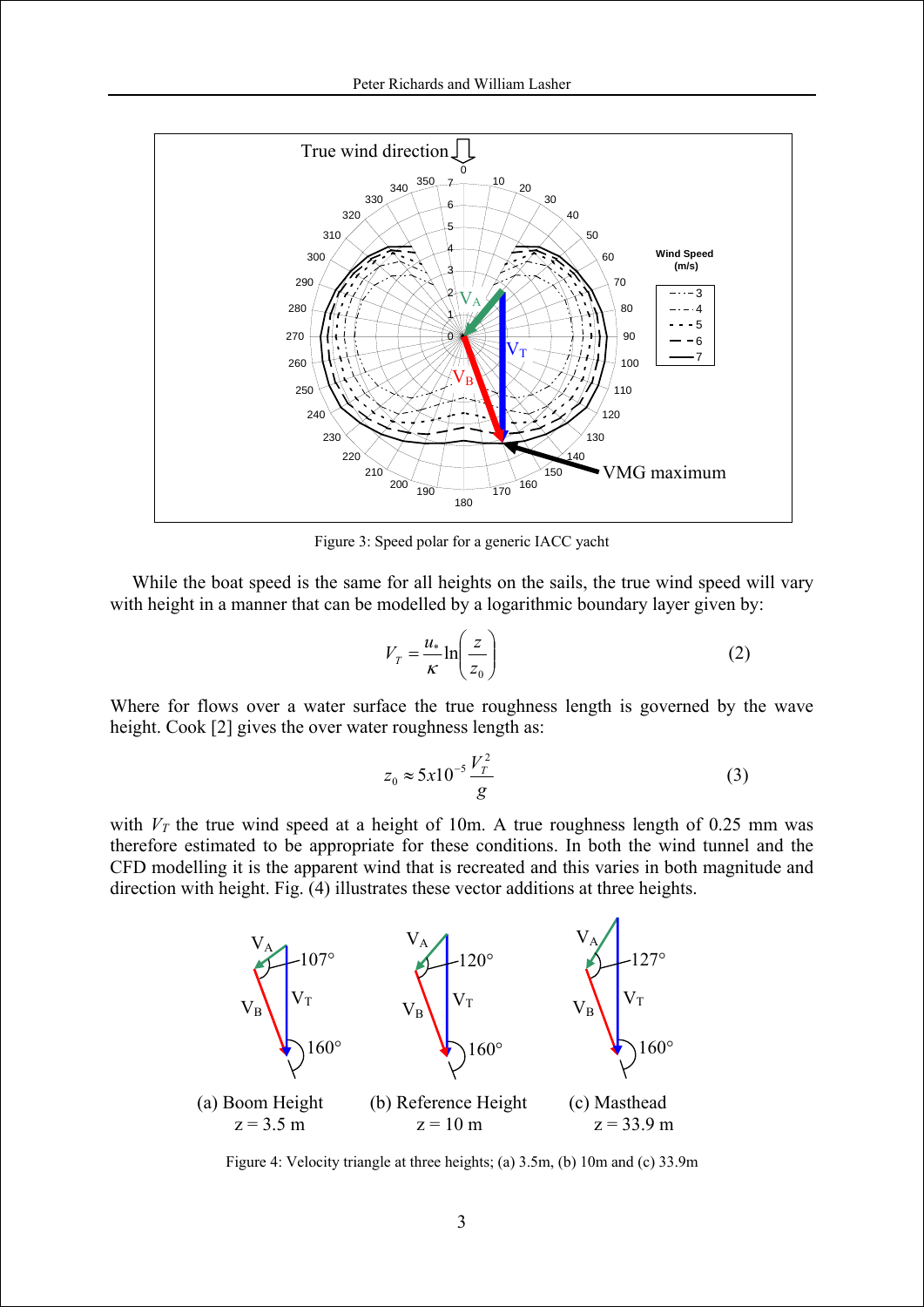

Figure 5: (a) Wind speed and (b) twist profiles

In the wind tunnel various barriers and roughness elements were used to create a wind speed profile similar to the variation in apparent wind speed with height. In addition turning vanes, as seen behind the model in Fig. (1a), were used to provide the appropriate variation of wind direction with height. The model hull is set at the reference apparent wind angle and the vanes adjusted so that the flow is straight at the reference height of 400mm (10m in full-scale) but directs the flow towards the bow of the boat at lower heights and more from the stern at higher levels. The measured wind speed and twist profiles, relative to values at the reference height, are show in Fig. (5). It may be observed that at very low heights the vanes aren't able to create as much twist as suggested by calculation, but since this is generally below the foot of the sails it is of little significance.

The inlet boundary conditions for the CFD model were based on the calculated apparent wind velocity vectors and varied both the wind speed magnitude and direction with height. The corresponding reference dynamic pressure, based on the apparent wind speed at the reference height, is 4.7 Pa. However both the positive pressures predicted on the sails at heights near 10m and the overall forces predicted suggested that the effective reference dynamic pressure was 20% higher and so a reference dynamic pressure of 5.7 Pa has been used in calculating both pressure and force coefficients. Sample computations showed that the predicted stagnation pressures on the sails were sensitive to the inlet dissipation, which is related to the length scale of the turbulence. This suggests that the turbulence model may have difficulty properly converting the relatively large eddies in the atmospheric boundary layer to the small eddies near the stagnation point, and indicates a need for further investigation.

The relative position of the sails was monitored by measuring the angle of the boom (along the foot of the mainsail) and the spinnaker pole (from the mast to the windward lower corner of the spinnaker) to the hull centreline. These angles are illustrated in Fig. (6), where they have been superimposed over a photograph of the wind tunnel model. In order to support the fibreglass sails two spinnaker poles were used but the angle to the windward pole was monitored since this is the only one that would exist with a cloth sail. In some figure legends abbreviations such as P40 M75 are used to indicate a spinnaker Pole angle of 40° and Mainsail boom angle of 75°.

In addition to the pressure measurements, the total forces on the model were measured by a six component force balance located below the floor of the tunnel. Separate windage measurements were made on the model hull and rig, without any sails, and deducted from the total forces. Force estimates for each individual sail were calculated by assigning a contributory area vector to each tap, calculating the associated net force on this area and then summing the components. The total forces obtained by pressure integration were compared to the balance forces, less windage, and as illustrated in Fig. (6b) good agreement is achieved.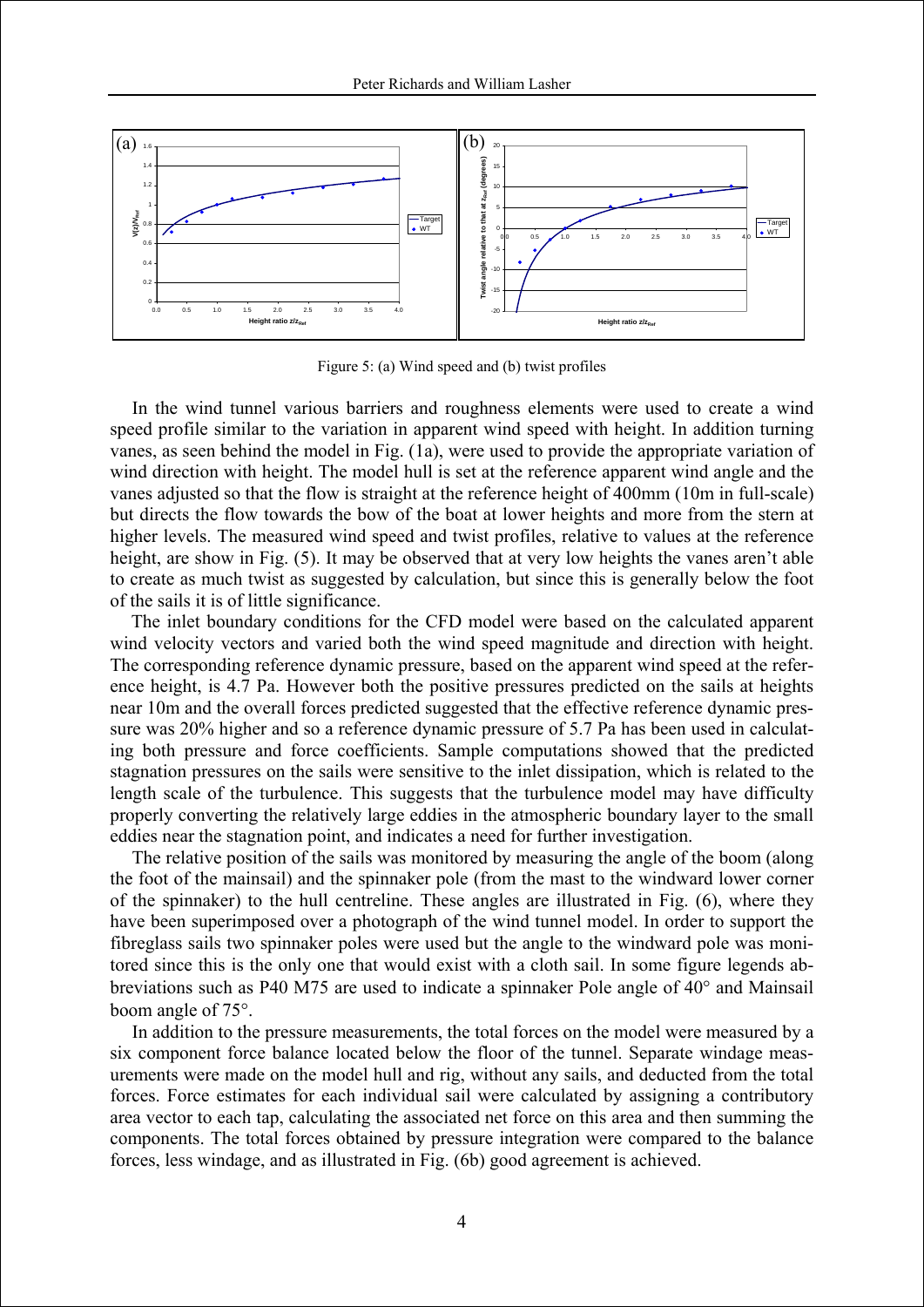

Figure 6: (a) Definition of Mainsail and spinnaker Pole angles, (b) Variation of Trust (T) and Side (S) force coefficients with boom angle for an apparent wind angle of 120° and pole angle of 40°.

In Fig. (6) the force coefficient  $(C_F)$  is calculate from

$$
C_F = \frac{Force}{q_{\text{Ref}} A_{\text{Total}}}
$$
 (4)

where  $q_{\text{Ref}}$  is the reference dynamic pressure at the reference height of 10m (full-scale) and ATotal is the total sail area.

The computational modelling made use of the Fluent CFD code [3] in a manner very similar to that described in Ref. [1], except that the problem domain was full scale rather than model scale. The domain was 300 m in width, 87.5 m in height, and 300 m in length. The height of the domain matched the height of the wind tunnel scaled to full size. A doubling of the domain height produced a difference in force coefficients of less than 1.4%, indicating that this height was sufficient to avoid blockage effects.

The CFD domain included the sails, hull and boom, but did not include the mast or rigging. Sample computations were made with a mast included in the model. The differences in lift and drag on the mainsail were less than 3%, and the effect of the mast on the spinnaker forces was negligible. The mast affected the pressure on the front third of the suction side of the main; however, this effect was relatively small. In downwind sailing the main is generally at a high angle of attack and the flow is largely separated, so it is not surprising that the mast does not have a major effect on the results. Due to the added complexity and increased computational time, as well as its relatively minor significance, the mast was not included in the remainder of the computations.

The sails were meshed using tetrahedral cells with an initial grid spacing of 0.7 on the sail surface, increasing at a geometric expansion ratio of 1.08, with a maximum grid spacing of 12.5 m. The convective terms were calculated using a second-order accurate QUICK-type scheme (Leonard and Mokhtari [4]). It was previously shown in [1] that the estimated error in predicted spinnaker force coefficients produced by this grid size was approximately 1.5%. The lift and drag coefficients were monitored in addition to the residuals, and the solution was iterated until either the normalized residuals were less than  $2.0 \cdot 10^{-5}$ , or the force coefficients changed by less than 0.5% after 100 iterations.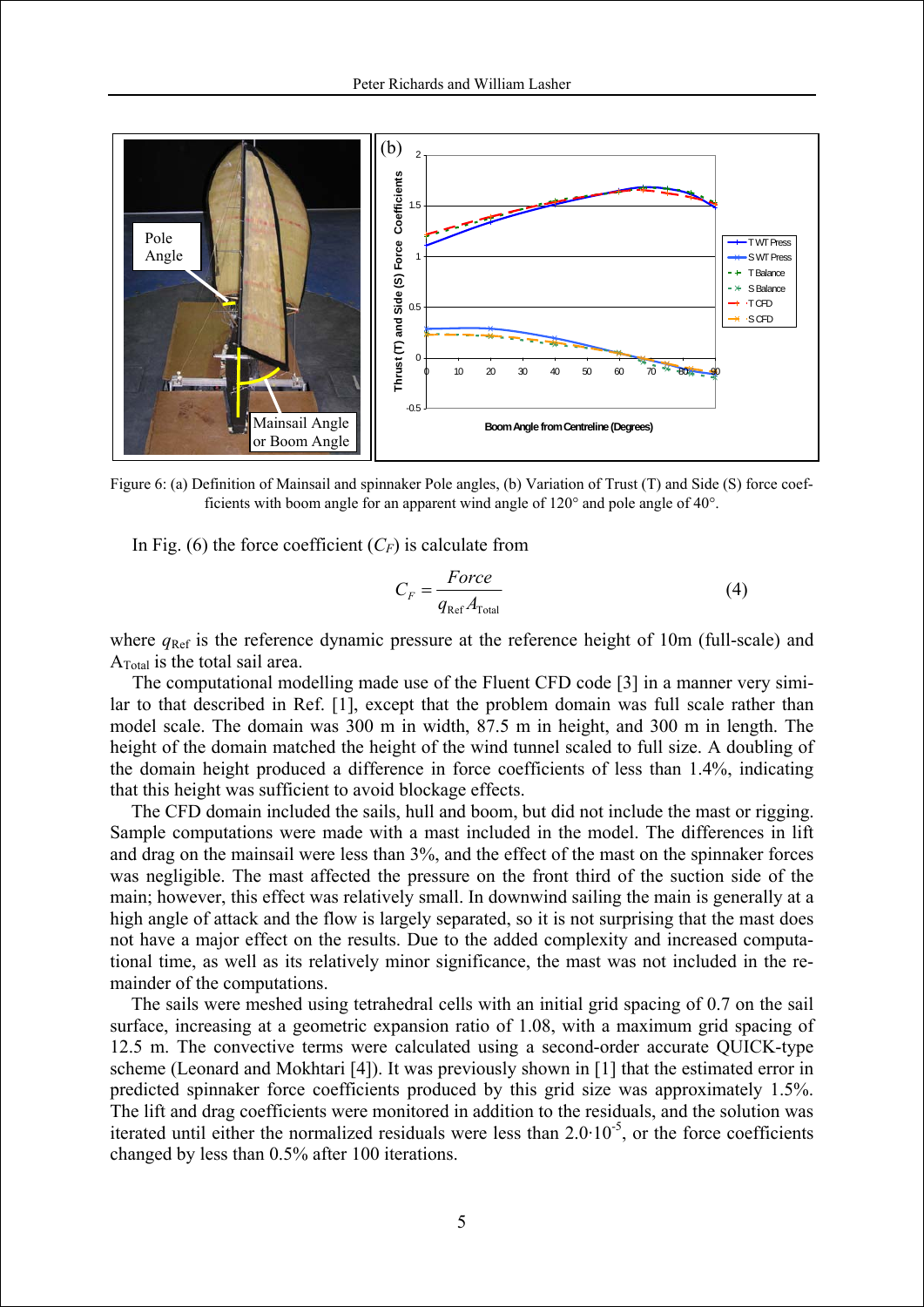The Realizable *k-ε* model was used for all computations, since Lasher and Sonnenmeier [5] showed that this was the best choice of models available in Fluent for spinnaker flows. Standard wall functions as proposed by Launder and Spalding [6] were used on the surface of the spinnaker as well as the water surface. When using wall functions the distance of the first point from the surface is important. This distance is measured using the variable  $y^+ = u_\tau y/v$ , where  $u_{\tau}$  is the shear velocity at the wall  $(\tau_{\text{wall}}/\rho)^{0.5}$ . It is generally recommended that  $y^+$  for the first grid points should be no less than 30 but as close to 30 as possible. In the present case most of the first points on the sail surfaces had  $y^+$  values between 30 and 200. Lasher and Richards [1] showed that the predicted force coefficients for these flows are not sensitive to either the near-wall grid spacing or the type of wall function used.

In CFD simulations it is possible to model the motion of the water surface relative to the boat, which is not possible in the wind tunnel. The velocity on the inlet, top, and lower surfaces was therefore specified as a vector combination of the true wind speed given in Eq. (2) and the reverse of the boat's motion. The inlet turbulent kinetic energy was set to  $3.33 u<sup>2</sup>$  and the inlet turbulent dissipation shown in Eq. (5) was used:

$$
\varepsilon = \frac{u_*^3}{\kappa (z + z_o)}\tag{5}
$$

The roughness length used in Fluent is defined differently than in Eq. (3); in addition, due to the relative motion of the water surface it was necessary to change  $z_0$  so that the shape of the predicted apparent wind velocity profile best matched the actual apparent wind velocity profile. Based on trial and error,  $z_0$  was set to a value that minimized the difference between the actual and predicted velocity profiles over a span from the bottom of the main to the top of the mast, which produced a maximum error in velocity magnitude of 1.4%, and a maximum error in apparent wind angle of 0.6°.

Also shown in Fig. (6b) are the force coefficients obtained by integrating the pressures predicted by the CFD modelling. It may be observed that the CFD and Wind Tunnel models exhibit similar variation in the forces with mainsail angle and that any discrepancy is only of the same order as the difference between the integrated pressure and balance values.



Figure 7: Comparison of the wind tunnel and CFD pressures for a mainsail angle of 75°, pole angle of 40° and apparent wind angle of 120° .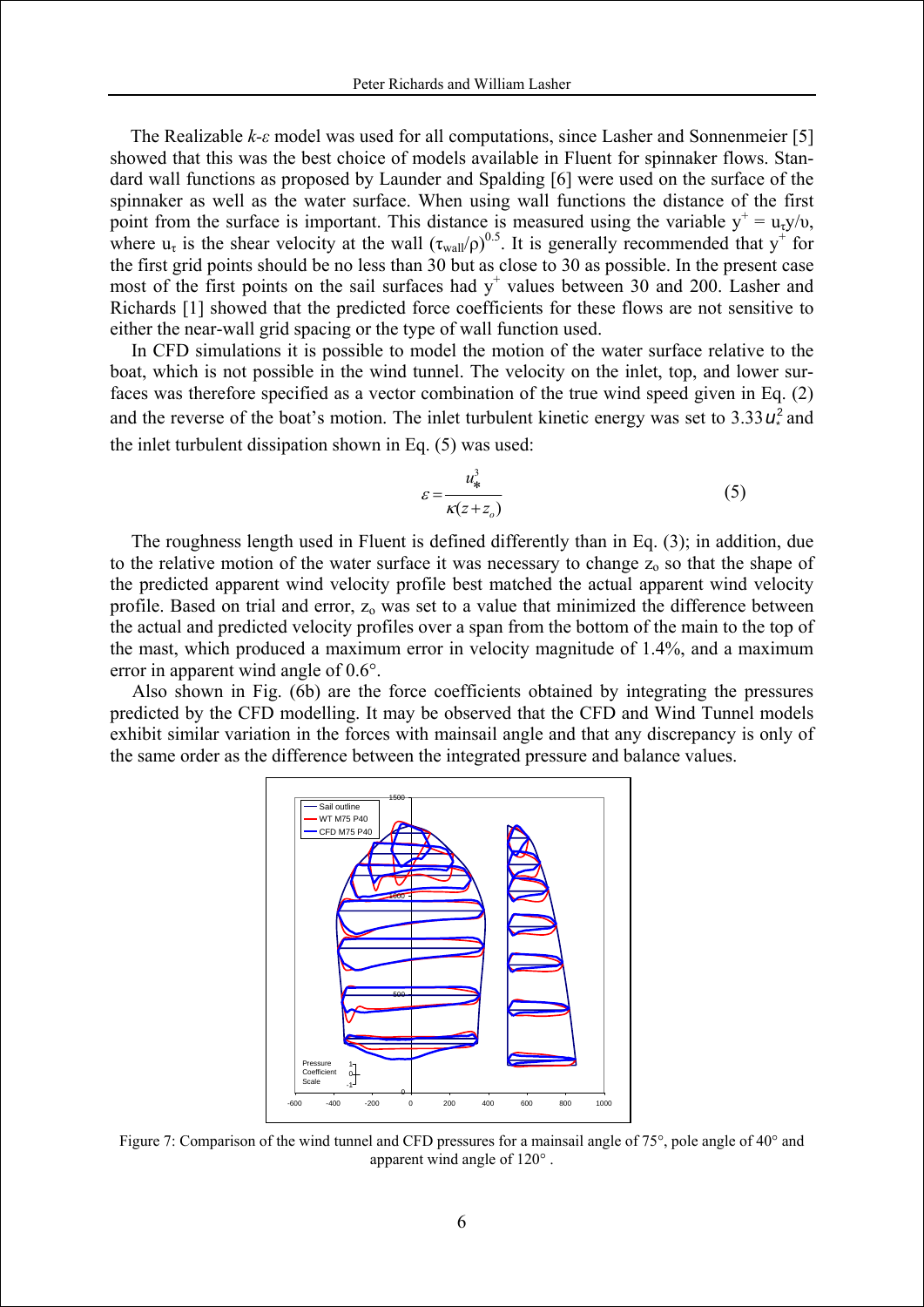A more detailed comparison of pressures is shown in Fig. (7) for the particular case of mainsail angle 75°, pole angle 40° and apparent wind angle 120°. Fig. (7), and similar figures in this paper, illustrate the pressures at seven levels on each sail. Each horizontal line represents a line of taps and is also the X-axis of each graph, with positive pressures plotted above the line (usually from the windward side of the sail) and negative pressures below the line. The Y axis scale for all 14 sub-graphs is shown in the lower left hand corner, where the pressure coefficient is the ratio of the local pressure to the reference dynamic pressure.

The CFD and wind tunnel pressure distributions in Fig. (7) show general similarities and some differences. These differences are most marked at the head and foot of the sail where the pressure fields show significant localised variations. There is also a general difference between the pressures on the leeward side of the mainsail. It appears that the wind tunnel pressures are more uniform which tends to suggest that the flow is totally separated whereas the CFD distributions, with higher suctions towards the leading edge, suggest a more attached flow. This difference is probably due to the known inability of the turbulence model to accurately predict reattachment of separated flows.

In spite of these detailed differences it does appear that in general both the wind tunnel and CFD model exhibit similar variations in force coefficients as the trim is altered. Hence it is believed that the CFD modelling can be used to provide insight and explanations for the effects seen in the wind tunnel.

#### **3 RESULTS AND DISCUSSION**

#### **3.1 Force contributions from each sail**

Preliminary investigations were conducted to find the approximate optimal locations of the spinnaker pole and boom for an apparent wind angle of 120°. The optimum pole angle appeared to be 40°, which with this particular sail means that the sail is positioned symmetrically about the centreline of the yacht. Initial measurements also suggested that the optimum mainsail angle was 75°, since this gave the highest measured thrust force. However later analysis, including corrections for slight variations in dynamic pressure, showed that a slightly lower boom angle, around 67.5°, gave a marginally higher thrust coefficient. Since this analysis wasn't carried out until after the wind tunnel testing was completed, a mainsail angle of 75° was chosen and used as the fixed position when varying pole angles.

During the first systematic series of tests the mainsail angle was varied between 0° and 90° with the pole angle fixed at 40° and the apparent wind angle 120°. The resulting forces obtained by pressure integration, both in the wind tunnel and CFD, are shown in Fig. (8). One of the major advantages of using pressure integration is that the force contributions from each individual sail can be easily determined. Fig. (8) clearly shows that both the wind tunnel and CFD models show similar breakdowns of the thrust and drive forces into the relative contributions from the mainsail and spinnaker. Both sets of results show the maximum thrust occurs with a mainsail angle near 67.5°, at which point about three-quarters of the thrust (WT 75%, CFD 78%) is provided by the spinnaker. At the same time the side forces are very nearly balanced, with the small negative (to windward) side force on the spinnaker balanced by the positive side force on the mainsail.

Fig. (8) shows that the mainsail angle has only a small effect on the spinnaker, with both the thrust and side force relatively constant. At the same time changing the angle of the mainsail has obvious effects on the mainsail forces. This is partially due to the geometric changes whereby at  $0^{\circ}$  the sail is principally parallel to the centreline and hence contributes little to the thrust, whereas at 90° any pressure difference across the sail will drive the yacht forward.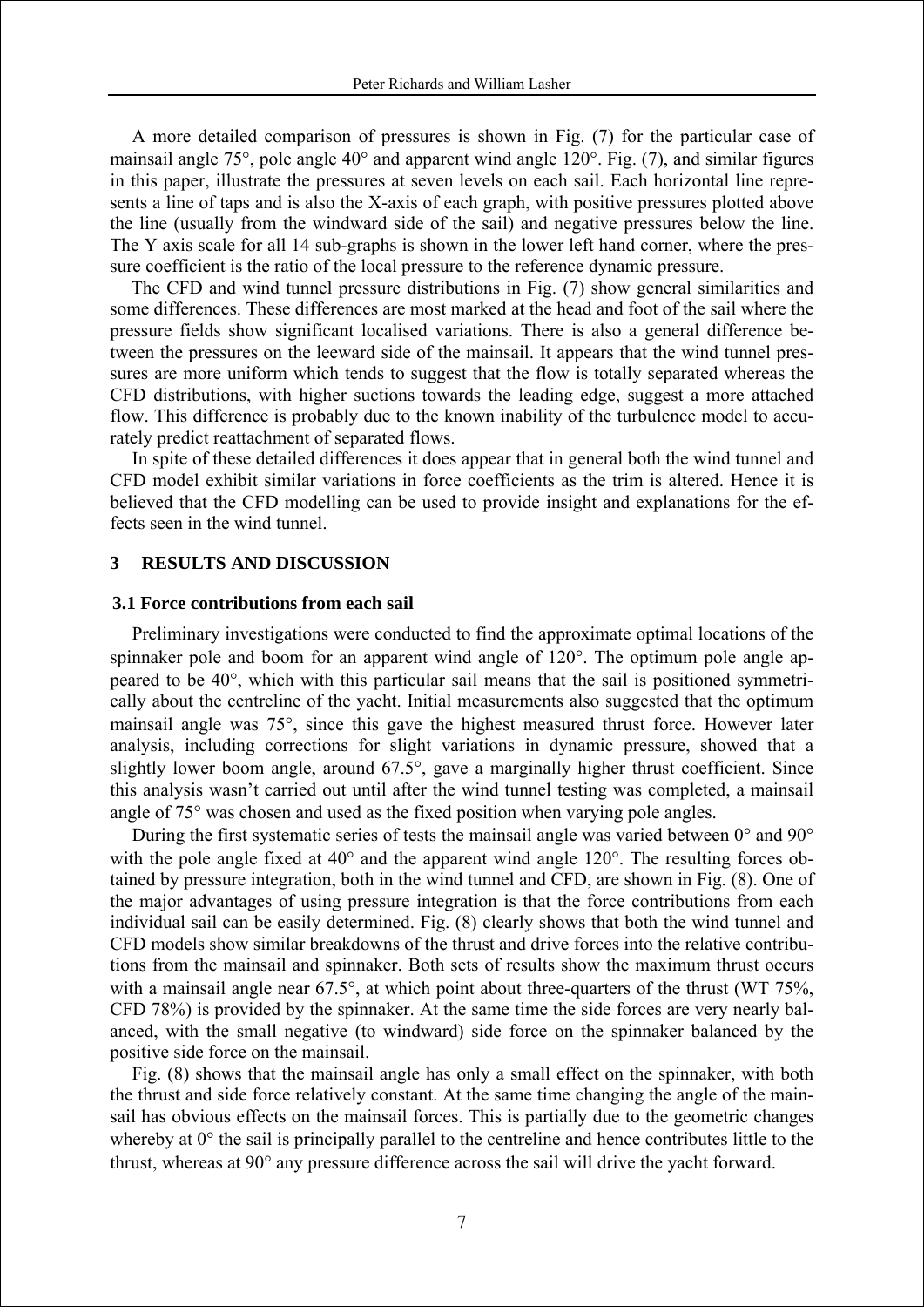

Figure 8: The effects of varying boom angle when the spinnaker pole is at 40° and the apparent wind angle 120°. Thrust and side forces on each sail as calculated by pressure integration. (a) Wind tunnel and (b) CFD.

However there are also major changes in the character of the flow around the sails. Fig. (9a) shows the lift and drag force coefficients for the mainsail as a function of the boom angle. Both the wind tunnel and CFD results show the highest mainsail drag occurs with the boom at about 30° to the centreline, which is to be expected since at this angle the sail is perpendicular to the apparent wind. The maximum lift occurs at about 80°, which corresponds to an angle of attack of 40°. This is quite a high angle for maximum lift, but is not surprising since the mainsail aspect ratio is only about 4.5 and so the sail is strongly affected by downwash. Although the mainsail changes from creating drag to lift as the mainsail is eased, as shown by Fig. (9b), the pressure distributions remain quite similar. With the boom at  $0^{\circ}$  the suction pressures on the leeward side of the mainsail are quite uniform, whereas at  $75^{\circ}$  there is a definite shift in the maximum suction towards the luff, but this is the only significant change. These changes in distribution are consistent with the CFD flow visualisations shown in Fig. (10).

Fig. (10) shows the streamlines, released at a height about half way up the sails, for mainsail boom angles of 0°, 40°, 60° and 75°. The viewing point for these images is such that the windward side of the mainsail is visible. The black line along the foot of the red mainsail indicates the position of the boom. These images clearly show that with the boom at  $0^{\circ}$  the flow is completely separated, but as the sail is eased the size of the separation zone is reduced and at 75° the flow appears to remain attached to the leeward surface of the mainsail.



Figure 9: (a) Lift and drag force coefficients for the mainsail with varying boom angle from both the wind tunnel and CFD and (b) Wind tunnel pressure distributions for selected boom angles. The spinnaker pole is at 40° and the apparent wind angle 120°.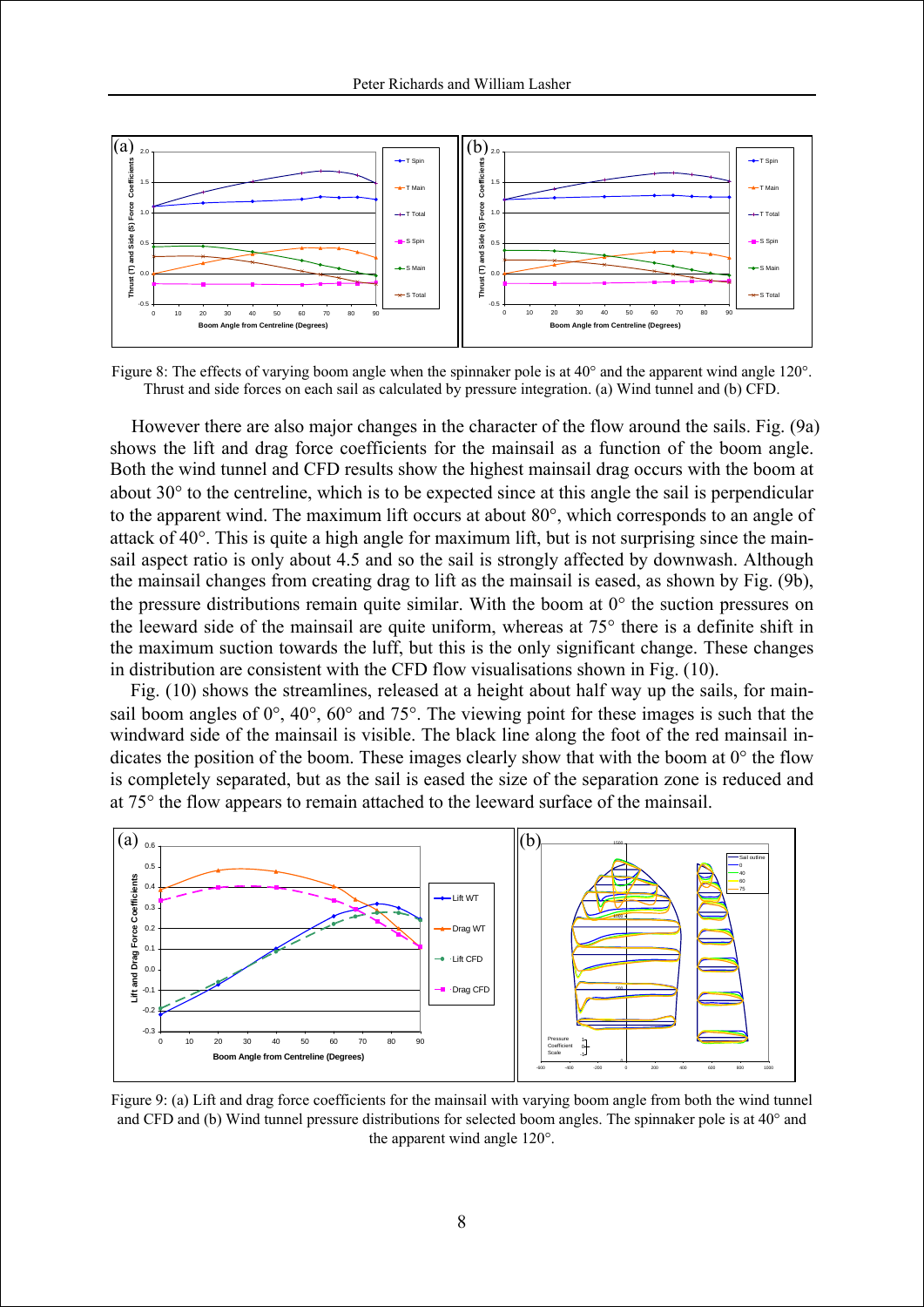

Figure 10: CFD streamlines released from a height of 18.375 m (full-scale) for four boom angles (a) $0^{\circ}$ , (b)  $40^{\circ}$ , (c) 60° and (d)75°. The spinnaker pole was at 40° and the apparent wind angle 120°.

#### **3.2 Constructive interactions**

In order to investigate the interaction between the sails, wind tunnel measurements and CFD simulations were also made with each sail on its own. Fig. (11) is similar to Fig. (8) but also includes the data from the single sail tests (dashed lines). These single sail forces have also been combined to give a "summed" total force, which shows what force might be obtained if there was no sail interaction. Both sets of results show that the strongest destructive interaction occurs when the boom angle is greater than 75°, and so this will be the subject of the next section. The wind tunnel results show that for boom angles less than 75° the forces on the mainsail are not significantly modified by the presence of the spinnaker, however it does appear that the mainsail has a beneficial effect on the spinnaker. The CFD data is slightly different in that it shows a slight reduction in both the thrust and side force on the mainsail for boom angles less than 75°, but does show similar increases in the spinnaker forces with the mainsail present. Both sets of results show that the maximum thrust obtained from the sails together is slightly higher than the "summed" values from the individual tests. Hence it appears that at the best trim the sail interaction is beneficial.

Some aspects to this interaction are visible in the streamlines of Fig. (10). As the main is eased from 0 to 75°, the streamlines on the suction side of the spinnaker more closely follow the contour of the spinnaker, consistent with a decrease in pressure on the suction side of the spinnaker shown in the pressure plots of Fig. (9b). There is also a perceptible difference in the upwash near the leading edge of the spinnaker. Both of these effects indicate an increase in circulation around the spinnaker, which is reflected in the increase in forces.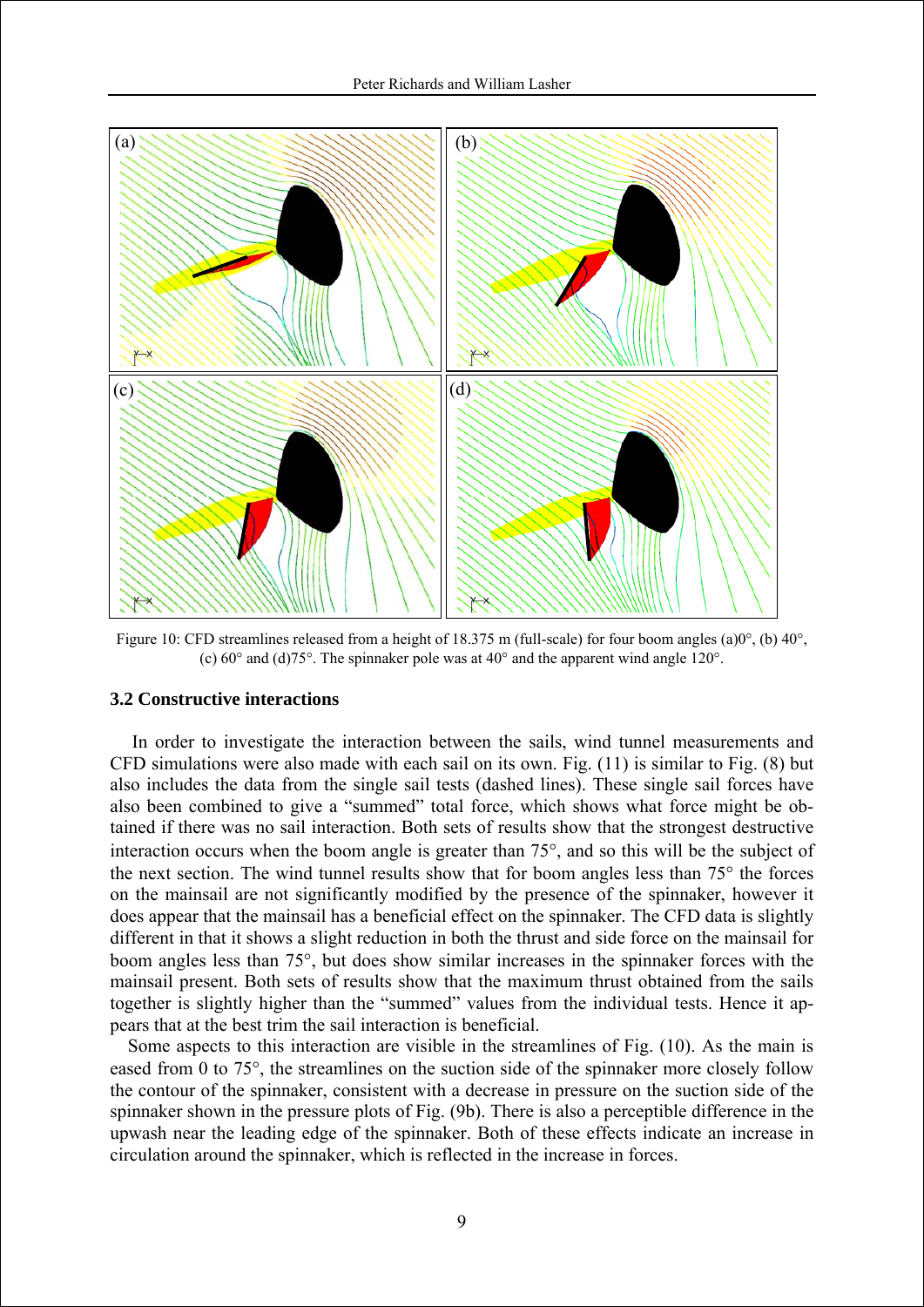

Figure 11: The effects of varying boom angle when the spinnaker pole is at 40° and the apparent wind angle 120°. Thrust and side forces from tests with both sails (solid lines) and from single sail tests (dotted lines). (a) Wind tunnel and (b) CFD.

Figs. (12a) and (12b) show the streamlines with the spinnaker pole at 40° with and without the mainsail (at 75°). The streamlines are coloured by velocity (red being the highest). The figure with the main shows a slightly larger red area near the leading edge of the spinnaker on the suction side, indicating higher velocities. The streamlines are also visibly more deflected near the trailing edge of the spinnaker when the main is present.



Figure 12: CFD streamlines released from a height of 18.375 m (full-scale) when the spinnaker pole was at 40° and the apparent wind angle 120°, (a) with the mainsail boom at 75°, (b) without the mainsail, (c) with the two sets of streamlines superimposed and (d) the CFD pressures for the two sails tested together and alone.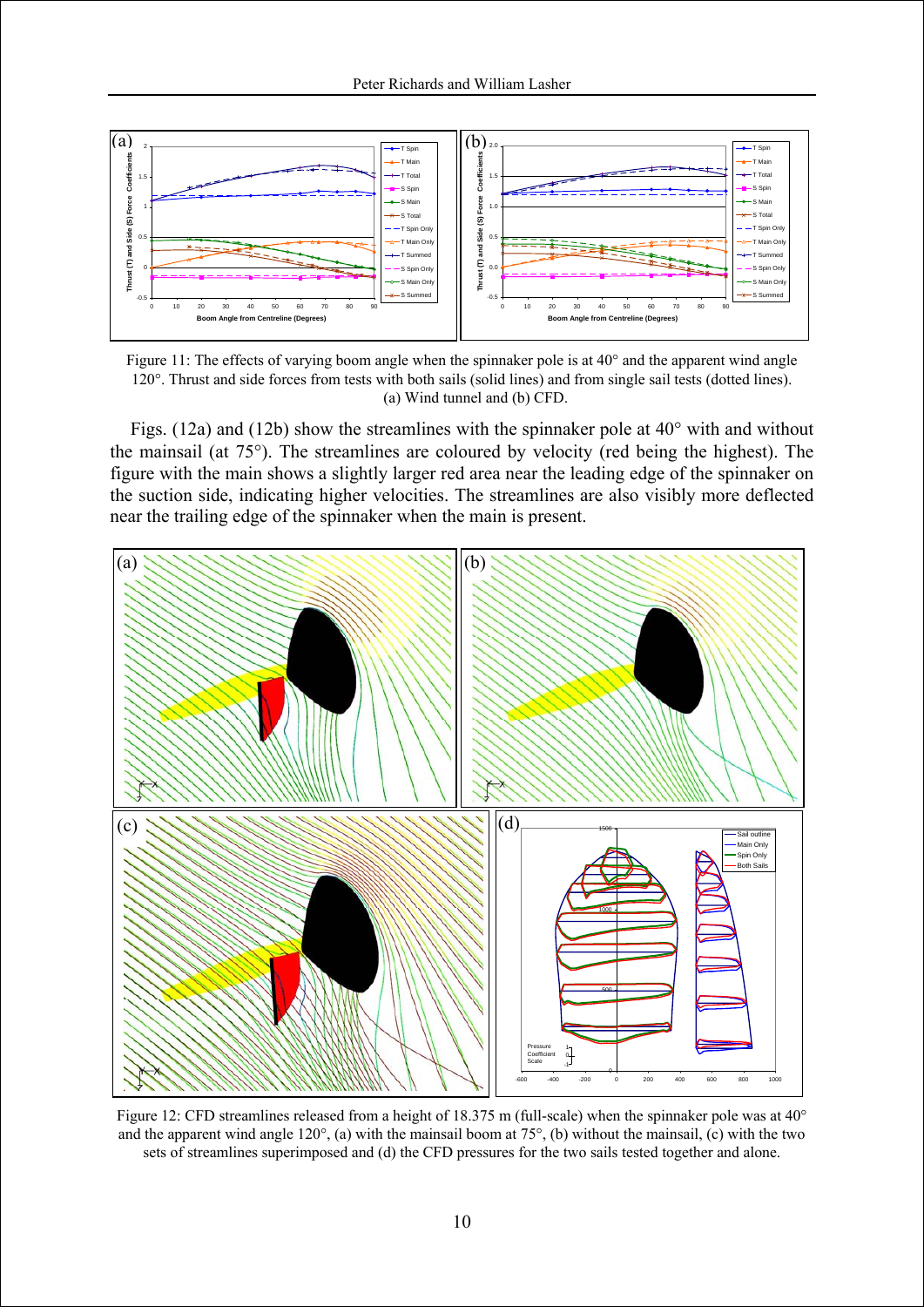Fig. (12c) shows the streamlines for the no-main case (in red) superimposed over the case with the main. There is significant increase in the upwash near the leading edge of the spinnaker when the main is included, as shown by the larger deflection of the green streamlines compared to the red streamlines. This and the increased deflection of the streamlines near the trailing edge show that the presence of the main increases the circulation around the spinnaker, which results in higher velocities and lower pressures on the suction side.

Fig. (12d) shows the corresponding pressures from the CFD simulations. These show that when the mainsail is present the suction pressures on the leeward side of the spinnaker are generally increased, thus leading to higher thrust forces. However the suction pressures on the leeward side of the mainsail are decreased resulting in less thrust from the mainsail as seen in Fig. (11b).

#### **3.2 Destructive interactions**

The destructive interaction between the spinnaker and mainsail becomes even stronger if the boom angle is increased beyond 75°, resulting in a reductions in both the mainsail thrust and the total thrust. This destructive effect is even more apparent with lower apparent wind angles, where the spinnaker pole angle for maximum thrust is reduced. Fig. (13a) shows the wind tunnel force data for an apparent wind angle of 120° and the corresponding pole angle of 40°, previously shown in Fig. (11a), together with a second series where the apparent wind angle was reduced to  $100^{\circ}$  and the pole angle reduced to  $20^{\circ}$ . The velocity and twist profiles used were the same for the two series of tests. The results show that since the angle of the wind relative to the spinnaker remains the same the forces on the spinnaker are very similar. However since the position of the hull relative to the spinnaker has changed, the components of the spinnaker forces are modified resulting in the spinnaker side force changing sign. A more significant change is apparent for the mainsail. This occurs as a result of the leech (trailing edge) of the spinnaker moving aft and hence the interaction between the mainsail and spinnaker becomes important at lower boom angles. The overall effect of this interaction is to slightly reduce the maximum total drive force that can be achieved (from  $C_T = 1.69$  to 1.56) and to modify the boom angle at which this occurs (from  $67.5^{\circ}$  to approximately  $50^{\circ}$ ).

Fig. (13b) shows the lift and drag forces on the mainsail for the interacting sails and for the mainsail alone. It is clear that at small boom angles, high angles of attack, there is little effect of the spinnaker on the mainsail but at higher boom angles, lower angles of attack, the presence of the spinnaker reduces both the mainsail lift an drag, with the major effect being a reduction in lift.



Figure 13: (a) Wind tunnel forces for spinnaker pole/apparent wind angle combinations of 40°/120° (solid lines) and 20°/100° (dashed lines), (b) The corresponding mainsail lift and drag force coefficients in relation to the mainsail angle of attack (apparent wind angle – boom angle) together with the no spinnaker data.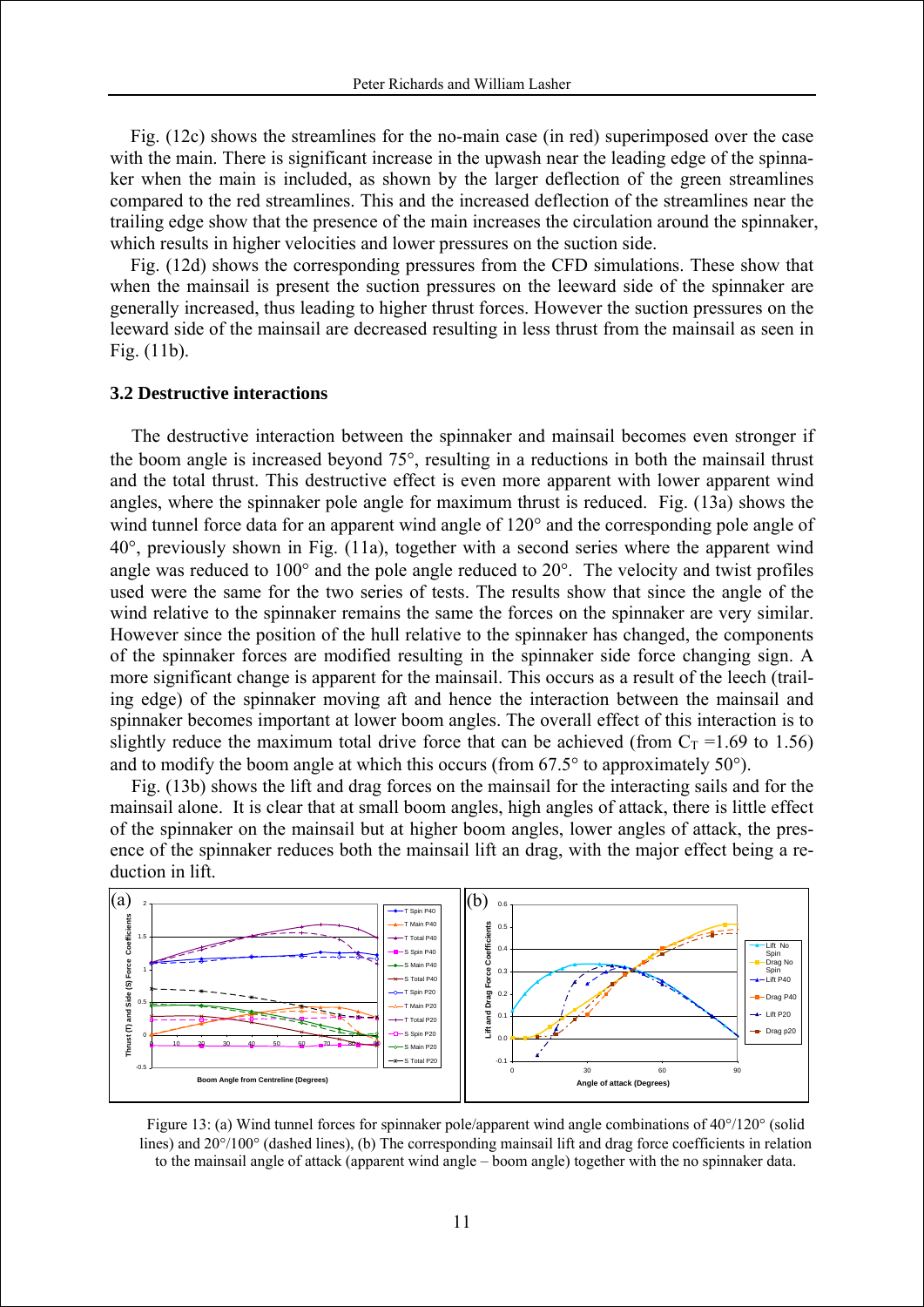

Figure 14: The effects of boom angle on wind tunnel mainsail pressure distributions at a height of 650 mm when the spinnaker pole is at 40° and the apparent wind angle 120°: (a) windward and (b) leeward, together with those for a spinnaker pole angle of 20° and apparent wind angle of 100°: (c) windward and (d) leeward.

Fig. (14) illustrates the mainsail pressure distribution at about mid-mast. With the pole angle at  $40^{\circ}$ , Figs. (14a and b), increasing the boom angle from  $60^{\circ}$  to  $75^{\circ}$  simply reduces the positive pressures on the windward side of the sail, which is a result of the reduction in angle of attack (from 60° to 45°). However as the boom moves from 75° to 90° there is marked change in the pressures on the leeward side of the sail, possibly indicating flow reattachment. With the spinnaker pole further forward (20°) and a lower apparent wind angle (100°) the pressure distributions when the boom angles are 60° and 75° are very similar to those obtained at angles of 75° and 90° when the apparent wind was further aft, which is to be expected since the angles of attack are similar. However when the boom is let out to 90° the differential pressure on the windward half of the mainsail changes sign and would result in a cloth sail inverting. This is observed to occur even thought the angle of attack is still 10°. Both this observation and the data in Fig. (13b) suggest that the spinnaker has effectively changed the direction of the flow affecting the mainsail and hence the effective angle of attack is markedly smaller than that obtained from the geometry. This concept is also supported by the streamlines in Fig. (12b), where the spinnaker is observed to have changed the flow direction in the region where the mainsail is normally located. While a change in angle of attack partially explains the effect of the spinnaker on the mainsail it does not appear to be a complete explanation, since the pressures on both sides of the trailing edge of the mainsail become progressively more positive as the boom angle is increased. This phenomenon may be more associated with the positive pressures generated on the windward side of the spinnaker overlapping and influencing the pressures around the mainsail when they are in close proximity.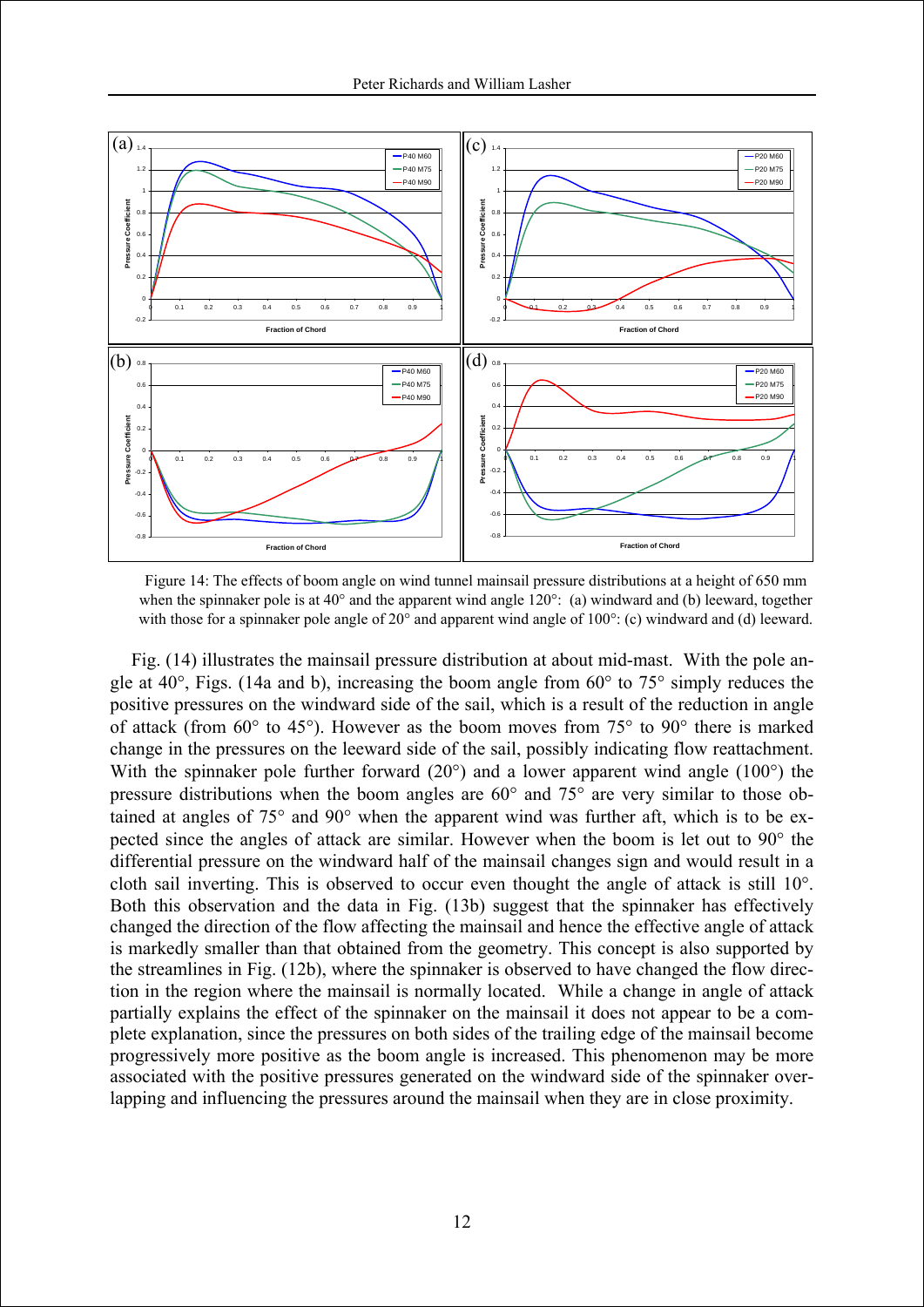

Figure 15: The effects of varying spinnaker pole angle when the boom is at 75° and the apparent wind angle 120°. Thrust and side forces on each sail as calculated by pressure integration from tests with the two sails together (solid lines) and independently (dashed lines).

### **3.3 Spinnaker pole angle variation**

Fig. (15) shows the results from a series of tests where the boom was at  $75^{\circ}$  and the spinnaker pole angle varied. These show that the highest thrust force is obtained with the pole angle around 40°. At lower pole angles the proximity of the spinnaker reduces the suction on the leeward side of the main, as illustrated in Fig. (16), and the suction on the leeward side of the spinnaker become very uniform, which indicates that the flow is separated. On the other hand with the pole further aft, higher angles, the pressures near the leeward leading edge (luff) of the spinnaker change sign. In practice this leads to the luff curling under and partially collapsing. At intermediate angles there are strong suctions pressures over much of the leeward side of the spinnaker leading to the high thrust forces.



Figure 16: Pressures on the mainsail and spinnaker for three spinnaker pole angles (20, 40 and 60°) obtain from (a) wind tunnel testing and (b) CFD modelling. The boom was at 75° and the apparent wind angle 120°.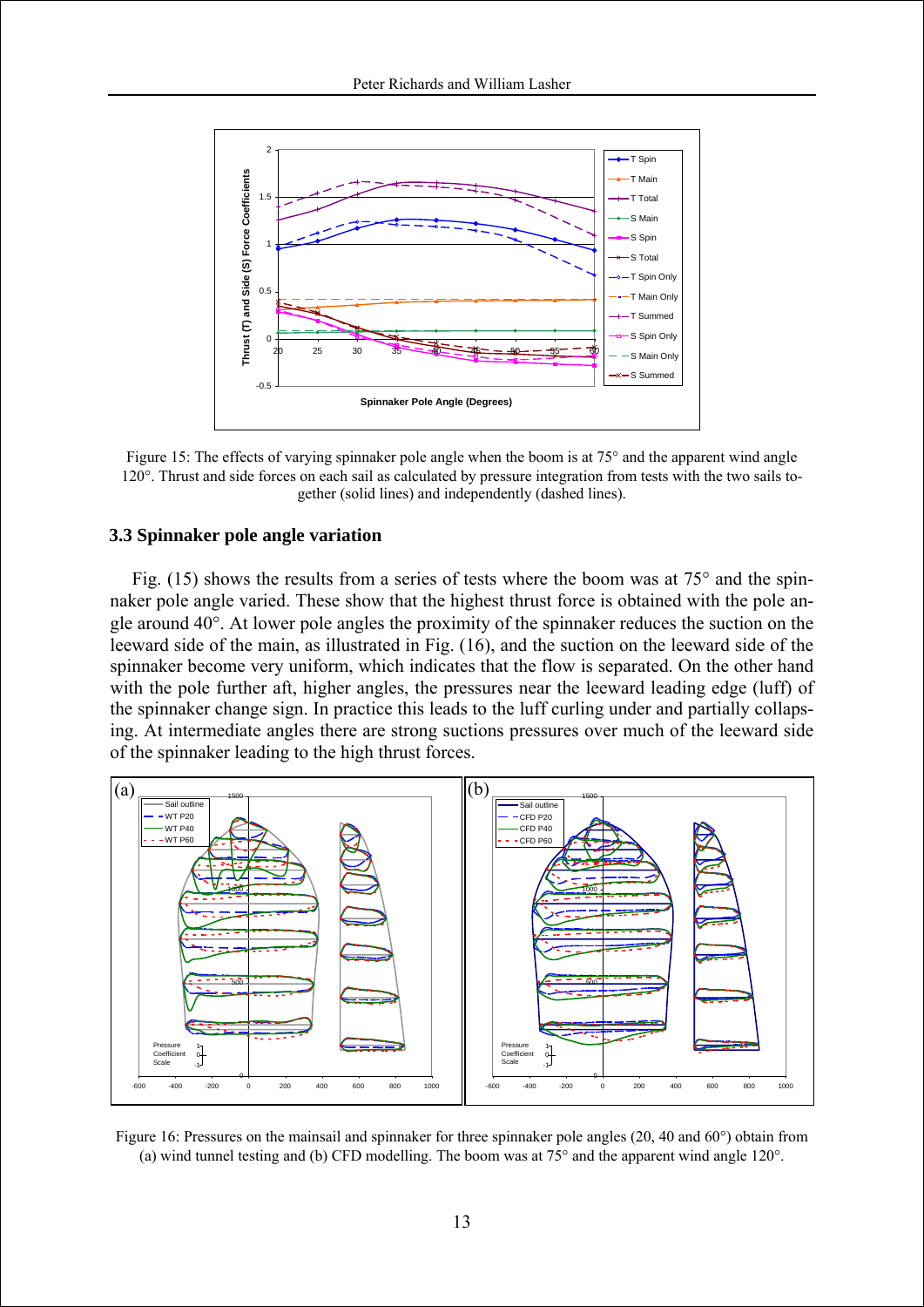

Figure 17: CFD streamlines released from a height of 18.375 m (full-scale) when the boom was at 75° and the apparent wind angle 120°, (a) with the spinnaker pole at 20°, (b) 40° and (c) 60°.

These flow patterns are illustrated by the CFD generated streamlines of Fig. (17). With the spinnaker pole at 20° the flow around the spinnaker is clearly separated, and the deflection of the air into the mainsail is at a maximum. At  $40^{\circ}$  the flow around the spinnaker is mostly attached and there is an increase in the upwash near the leading edge of the spinnaker and a decrease in the redirection of the flow towards the main. This results in an increase in circulation and thus an increase in lift. When the pole is pulled back to 60° the upwash near the leading edge of the spinnaker decreases, and there is less deflection of the streamlines near the trailing edge. This results in a decrease in circulation and drop in forces on the spinnaker. In addition with the higher pole angle the flow is stagnating on the outside of the spinnaker luff and would therefore cause the sail to collapse.

Also shown in Fig. (15) are the forces obtained from the individual sails. These comparisons reinforce the idea that having the spinnaker and mainsail in close proximity, as occurs when the pole is at 20°, decreases the suction pressures on the leeward side of the mainsail and hence reduces the mainsail thrust. In addition it appears that the presence of the mainsail alters the flow onto the spinnaker by about 5°. It can be observed that the general shape of the spinnaker thrust–pole angle curve is similar with and without the mainsail, but is shifted to slightly higher pole angles when the mainsail is present. This is consistent with the enhance upwash observed in Fig. (12c).